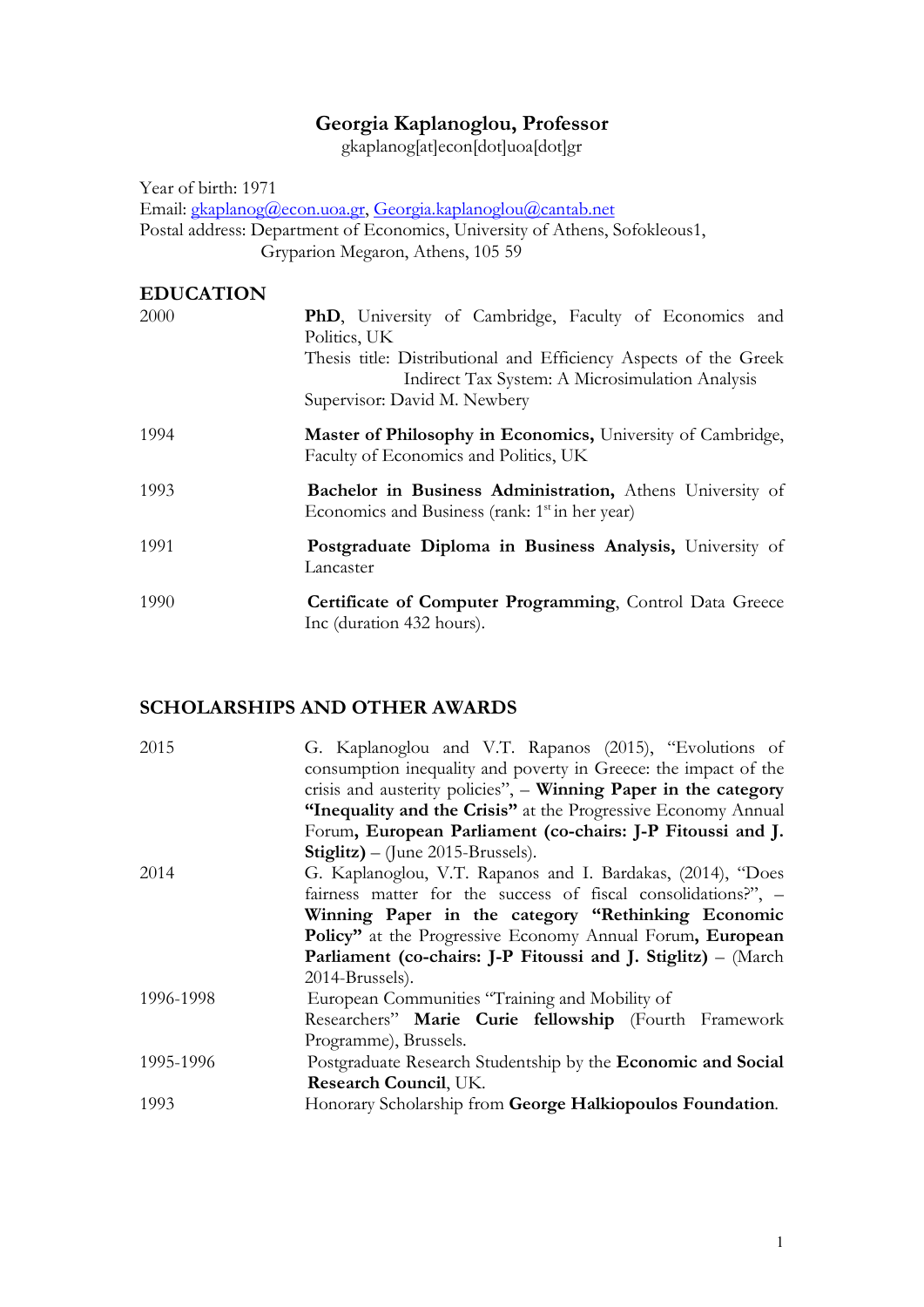1990-1 ERASUS-ECTS Scholarship from the European Commission 1989, 1990, 1991 Scholarship from the State Scholarships Foundation for outstanding performance in the Athens University of Economics and Business.

## TEACHING EXPERIENCE

| June 2009 – | Economics Department, University of Athens<br>Public Finance (2009/10, 2010/11, 2011/12, 2012/13,<br>2013/14, 2014/15, 2015/16, 2016/17, 2017/18, 2018/19,<br>2019/20<br>• Microeconomic Analysis (2009/10, 2010/11, 2011/12).<br>• Political Economy of Social Policy (2011/12, 2012/13, 2013/14,<br>2014/15, 2015/16, 2016/17, 2017/18, 2018/19, 2019/20,<br>2020/21<br>· Public Finance in English for ERASMUS and CIVIC<br>students (2009/10, 2010/11, 2011/12, 2012/13, 2013/14,<br>2014/15, 2015/16, 2016/17, 2017/18, 2018/19, 2019/20).<br>• Advanced Microeconomics in the Doctoral Programme<br>UADPhilEcon (2011/12, 2012/13, 2013/14, 2014/15,<br>2015/16, 2016/17, 2017/18, 2018/19, 2019/20, 2020/21).<br>• Topics in the Economics of Inequality in the Doctoral<br>Programme UADPhilEcon (2010/11).<br>• Economic Policy with an Emphasis on Tax Policy in the MSc in<br>Applied Economics and Finance (2010/11, 2011/12,<br>2012/13, 2013/14, 2014/15, 2015/16, 2016/17, 2017/18,<br>2018/19, 2019/20).<br>· Economic Policy in the MSc in Applied Economics and<br>Finance - Public Audit (2015/16, 2016/17, 2017/18,<br>2018/19, 2019/20, 2020/21). |
|-------------|------------------------------------------------------------------------------------------------------------------------------------------------------------------------------------------------------------------------------------------------------------------------------------------------------------------------------------------------------------------------------------------------------------------------------------------------------------------------------------------------------------------------------------------------------------------------------------------------------------------------------------------------------------------------------------------------------------------------------------------------------------------------------------------------------------------------------------------------------------------------------------------------------------------------------------------------------------------------------------------------------------------------------------------------------------------------------------------------------------------------------------------------------------------------|
| 2006-2007   | University of Central Greece, Department of Regional<br>Economic Development<br>• Microeconomic Theory I<br>• Microeconomic Theory II<br>• Introductory Economics                                                                                                                                                                                                                                                                                                                                                                                                                                                                                                                                                                                                                                                                                                                                                                                                                                                                                                                                                                                                      |
| 2003-2004   | Hellenic Open University<br>• Quantitative Methods                                                                                                                                                                                                                                                                                                                                                                                                                                                                                                                                                                                                                                                                                                                                                                                                                                                                                                                                                                                                                                                                                                                     |
| 1996-1997   | <b>Supervisor, University of Cambridge</b><br>• Microeconomics and Economics of the Welfare State                                                                                                                                                                                                                                                                                                                                                                                                                                                                                                                                                                                                                                                                                                                                                                                                                                                                                                                                                                                                                                                                      |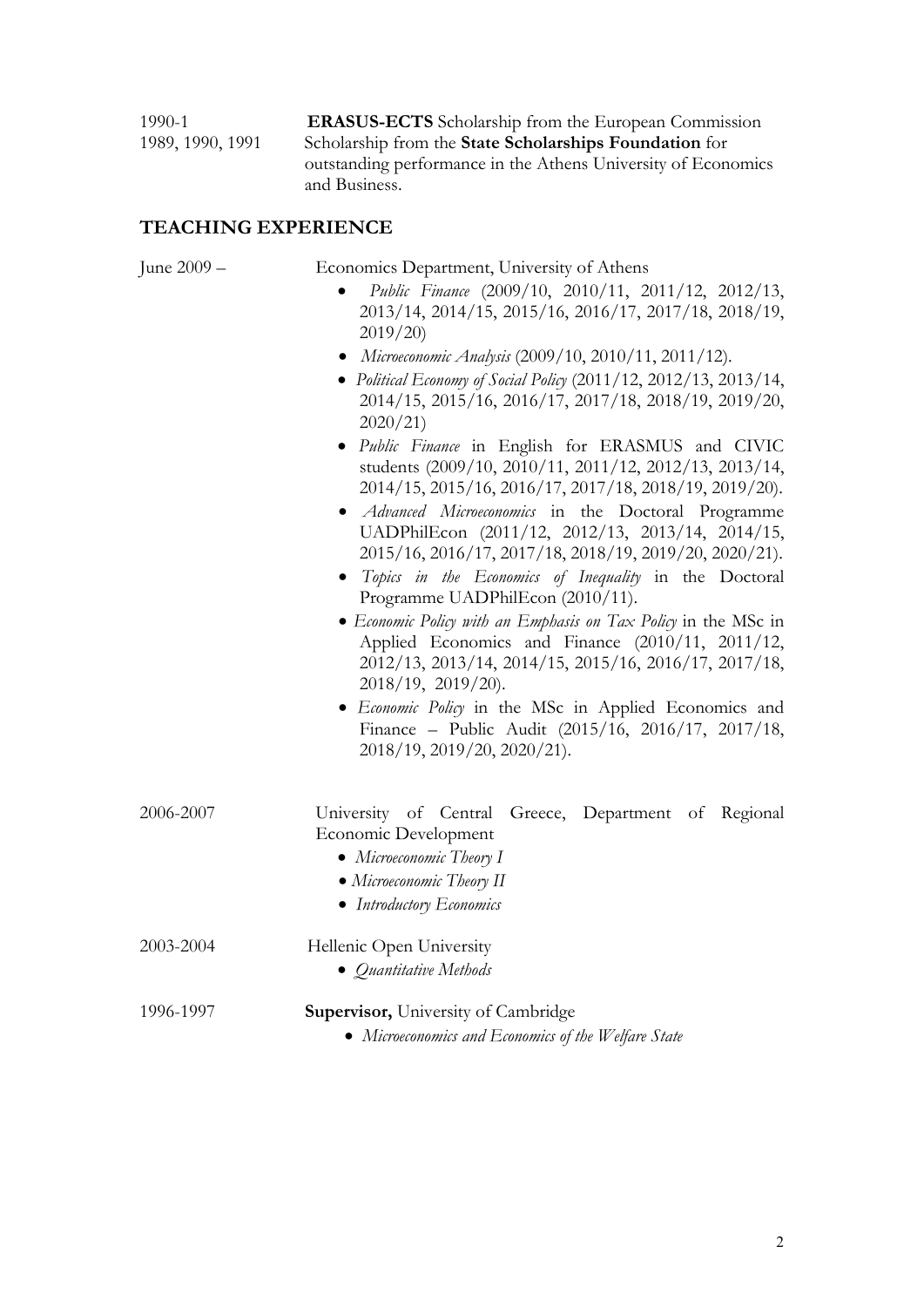## PROFESSIONAL EXPERIENCE

| Feb 2020-          | Professor, Department of Economics, University of Athens.                                                                                                                               |
|--------------------|-----------------------------------------------------------------------------------------------------------------------------------------------------------------------------------------|
| Sept 2015-Feb 2020 | Associate Professor, Department of Economics, University of<br>Athens.                                                                                                                  |
| 2009-Sept 2015     | Assistant Professor, Department of Economics, University of<br>Athens.                                                                                                                  |
| 1998- May 2009     | Economic Research Department, Bank of Greece (2003-2006:<br>Head of European Union Public Finance section, 2006-2009:<br>Deputy Head of Public Budget Section, Public Finance Division) |
| 1991-1992          | DIMEL EPE Construction of questionnaires for public opinion<br>polls and statistical analysis (part-time)                                                                               |

## PARTICIPATION IN COMMITTEES

| 1998-2009       | Member of the Working Group on Public Finance, European Central     |
|-----------------|---------------------------------------------------------------------|
|                 | Bank, Frankfurt (representative of the Bank of Greece).             |
| 1998-2009       | Member of the Working Group on General Economic Statistics          |
|                 | (Government Finance Statistics), European Central<br>Bank.          |
|                 | (representative of the Bank of Greece).                             |
| 1999-2001       | Representative of the Bank of Greece at Working Party No. 1 on      |
|                 | Macroeconomic and Structural Policy Analysis, Economic Policy       |
|                 | Committee, OECD.                                                    |
| $2000 - 2005$ : | Honorary Research Associate of the Microsimulation Unit, Department |
|                 | of Applied Economics, University of Cambridge.                      |
| 2001-2002:      | Member of the Working Group on the Reform of the Indirect Tax       |
|                 | System in Greece, Greek Ministry of Finance.                        |

## CONFERENCES AND PRESENTATIONS (selected)

G. Kaplanoglou "Who pays indirect tax in Greece?" Fourth Conference on Economic Policy Studies, "Structural Problems of the Greek Economy" (Athens, November 1997).

G. Kaplanoglou "A microsimulation analysis of the distribution of the indirect tax burden among Greek households", International Conference on "Microsimulation in the New Millenium", Department of Applied Economics, University of Cambridge (Cambridge, August 1998).

G. Kaplanoglou, G. and D.M.Newbery "Distributional aspects of tax reforms", Tenth Conference on Economic Policy Studies, "Tax Reform" (Athens, November 2002).

G. Kaplanoglou, G. and D.M.Newbery "Distributional Effects of Indirect Taxes", International Meeting on "The Reform of the Greek Tax System", Greek Ministry of Finance, (Athens, June 2002).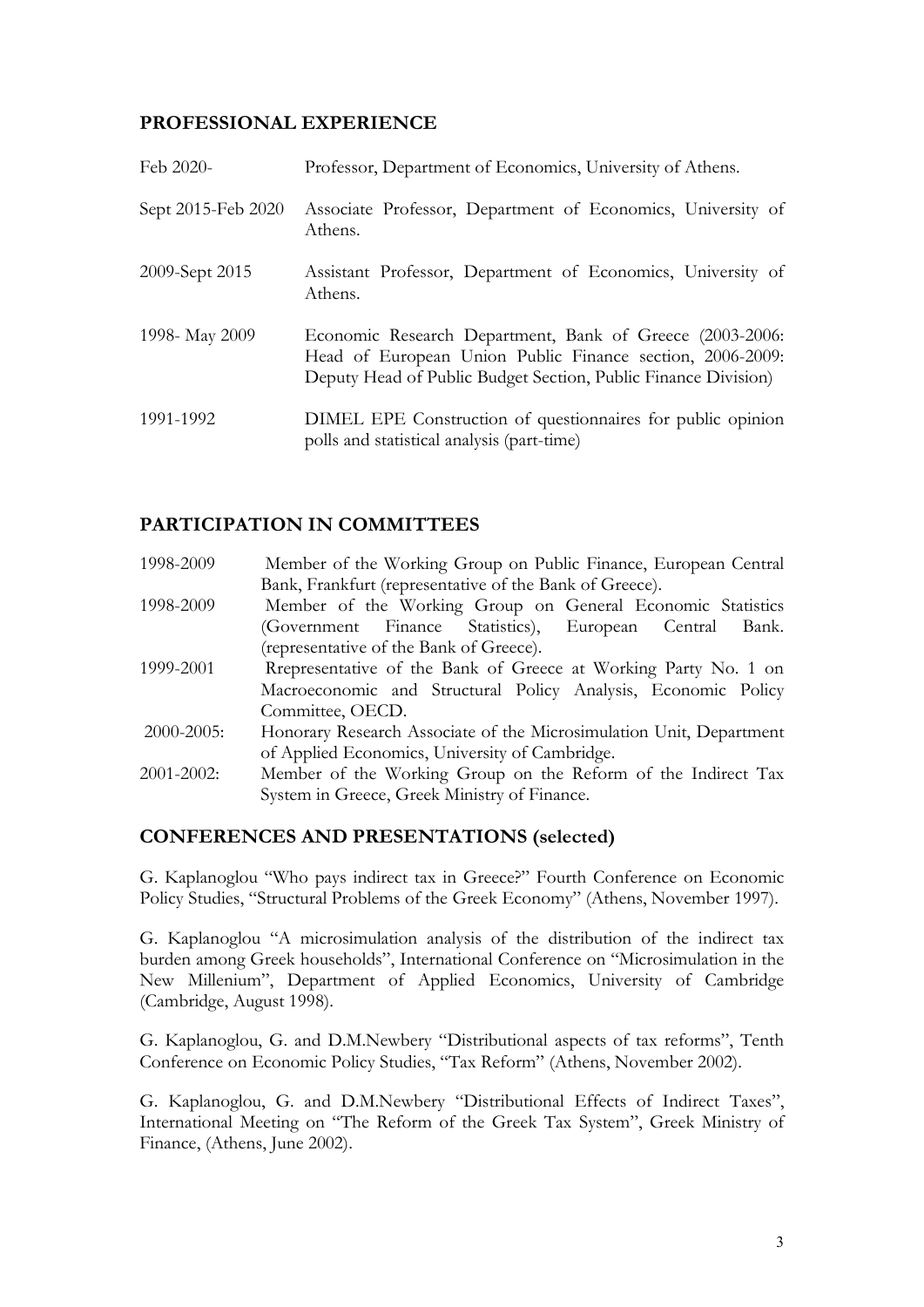G. Kaplanoglou, G. and D.M.Newbery "Distributional aspects of indirect taxation in Greece: 1988-2002", Banca d' Italia, Workshop on Tax Policy (Perugia, March 2003)

G. Kaplanoglou, G. and D.M.Newbery "Redistribution through indirect taxes in Greece: vertical and horizontal effects", Banco de España, Public Finance Workshop on "Assessing the Impact of Tax Reform" (Madrid, September 2006).

G. Kaplanoglou "Inequality and indirect taxation in Greece: 1988-2005", Social Policy Association Conference 2009 'Policy features: learning from the past', (Edinburgh, June 2009).

V.T. Rapanos and G. Kaplanoglou «Fiscal governance and budgetary outcomes: the case of Greece», LSE Hellenic Observatory Conference "Public financial management in time of crisis: fiscal realities and management challenges in Greece and the EU" (London, October 2010).

G. Kaplanoglou and V.T.Rapanos "The Greek fiscal crisis and the role of fiscal governance", 67th Congress of the International Institute for Public Finance, "Rethinking the role of the state: Responses to recent challenges", University of Michigan, USA (Michigan, August 2011).

G. Kaplanoglou and V.T. Rapanos «Economic and societal institutions and the tax system: the case of Greece", Academic Seminar on the Greek Economy, University of Athens, Invited Lecture (Athens, February 2012).

G. Kaplanoglou and V.T. Rapanos «Economic and societal institutions and the tax system: the case of Greece", Open Seminar on Economic History, Invited Lecture (Athens, April 2012).

G. Kaplanoglou and V.T. Rapanos «Economic and societal institutions and the tax system: the case of Greece",  $68<sup>th</sup>$  Congress of the International Institute for Public Finance, "Public finance, public debt and global recovery", Technische Universität Dresden, Germany (Dresden, August 2012).

G. Kaplanoglou and V.T. Rapanos "Why do Greeks evade taxes? Some new experimental evidence", 69<sup>th</sup> Congress of the International Institute for Public Finance, "The role of the state in growth and development", Taormina, Sicily, Italy (Taormina, August 2013).

G. Kaplanoglou and V.T. Rapanos "Who pays indirect taxes: indications from the period of the crisis", Symposium organized by the Parliamentary Budget Office, "Fiscal Consolidation: how fair is the distribution of its burden?", Greek Parliament(Athens, November 2013), invited talk.

G. Kaplanoglou, V.T. Rapanos and N. Daskalakis (2014), "Tax compliance behaviour during the crisis: the case of Greek SMEs", 26<sup>th</sup> Annual Conference of the European Association of Evolutionary Political Economy, Unemployment and Austerity in Mediterranean European Countries, Nicosia, Cyprus (November 2014).

G. Kaplanoglou, V.T. Rapanos and I. Bardakas, (2014), "Does fairness matter for the success of fiscal consolidations?", –(March 2014-Brussels).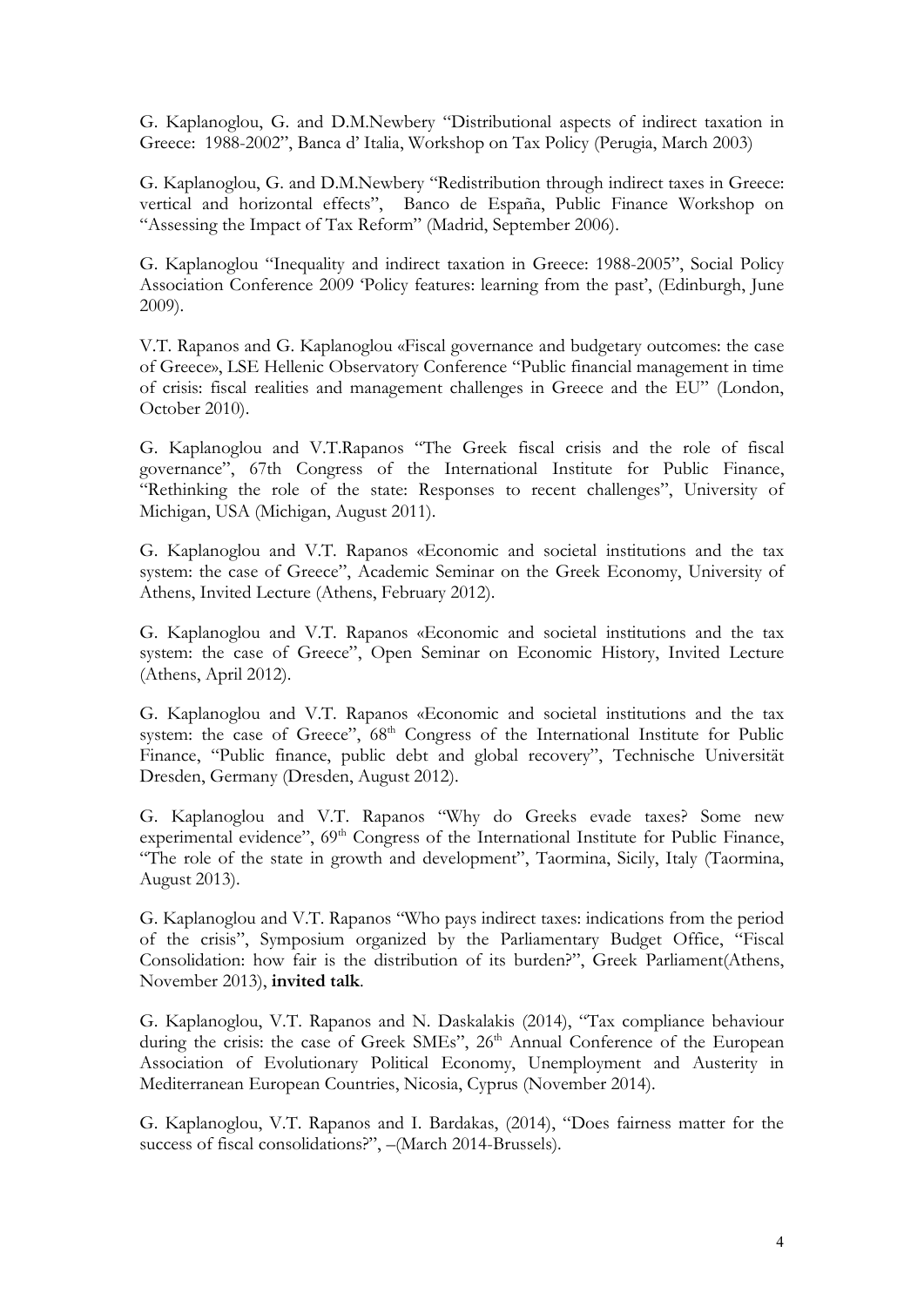G. Kaplanoglou and V.T. Rapanos (2015), "Evolutions of consumption inequality and poverty in Greece: the impact of the crisis and austerity policies", (June 2015-Brussels).

G. Kaplanoglou and V.T. Rapanos "Evolutions of consumption inequality and poverty in Greece: the impact of the crisis and austerity policies",  $71<sup>st</sup>$  Congress of the International Institute for Public Finance, "Taxation in a Global Economy", Trinity College, Dublin, Ireland (August 2015).

G. Kaplanoglou and V.T. Rapanos "Evolutions of consumption inequality and poverty in Greece: the impact of the crisis and austerity policies", Political Economy of Reforms, "Inequality and Fairness of Political Reforms", University of Mannheim, Mannheim, Germany (December 2016).

Invited expert, Project on the development and testing of diagnostic tools for assessing tax compliance costs, Validation and Future Directions Workshop, University of New South Wales (UNSW) Business School and KPMG Australia, Sydney, Australia (April 2018).

Invited expert to the Athens Democracy Forum discussing Sustainable Development Goal "Reducing Inequalities", Zappeion Hall, Athens (September 2018).

G. Kaplanoglou "New Inequalities", The Athens Concert Hall, (October 2018) Invited talk.

G. Kaplanoglou "Move humanity, move out of poverty", Keynote Speaker, Sustainable Development Solutions Network, United Nations, Youth Symposium, Athens (December 2018).

G. Kaplanoglou, "Fiscal institutions and the monitoring of public finances: the case of Greece", conference on "Greece and the Euro: from crisis to recovery", The Fletcher School, Tufts University, Boston, USA (April 2019), Invited speaker.

G. Kaplanoglou, "Fiscal institutions and fiscal outcomes", Scientific Meeting on "Politics and the State in Greece during the  $20<sup>th</sup>$  and  $21<sup>st</sup>$  centuries", Alpha Bank Culture, Nafplio, Athens (October 2019), Invited speaker.

#### Refereeing

Has refereed articles for Fiscal Studies, Journal of Economic Inequality, International Tax and Public Finance, Finanz Archiv, Economic Analysis and Policy, Journal of Southeast European and Black Sea Studies, European Journal of Law and Economics, Transport Review, Journal of Policy Analysis and Management, Policy Studies, Food Policy.

Has refereed books for Routledge.

Has been external evaluator for Centre of Planning and Economic Research (Athens).

#### Scientific Editing

A.B.Atkinson (2017) Inequality. What can be done? Patakis Publications, Athens. (best seller in 2017)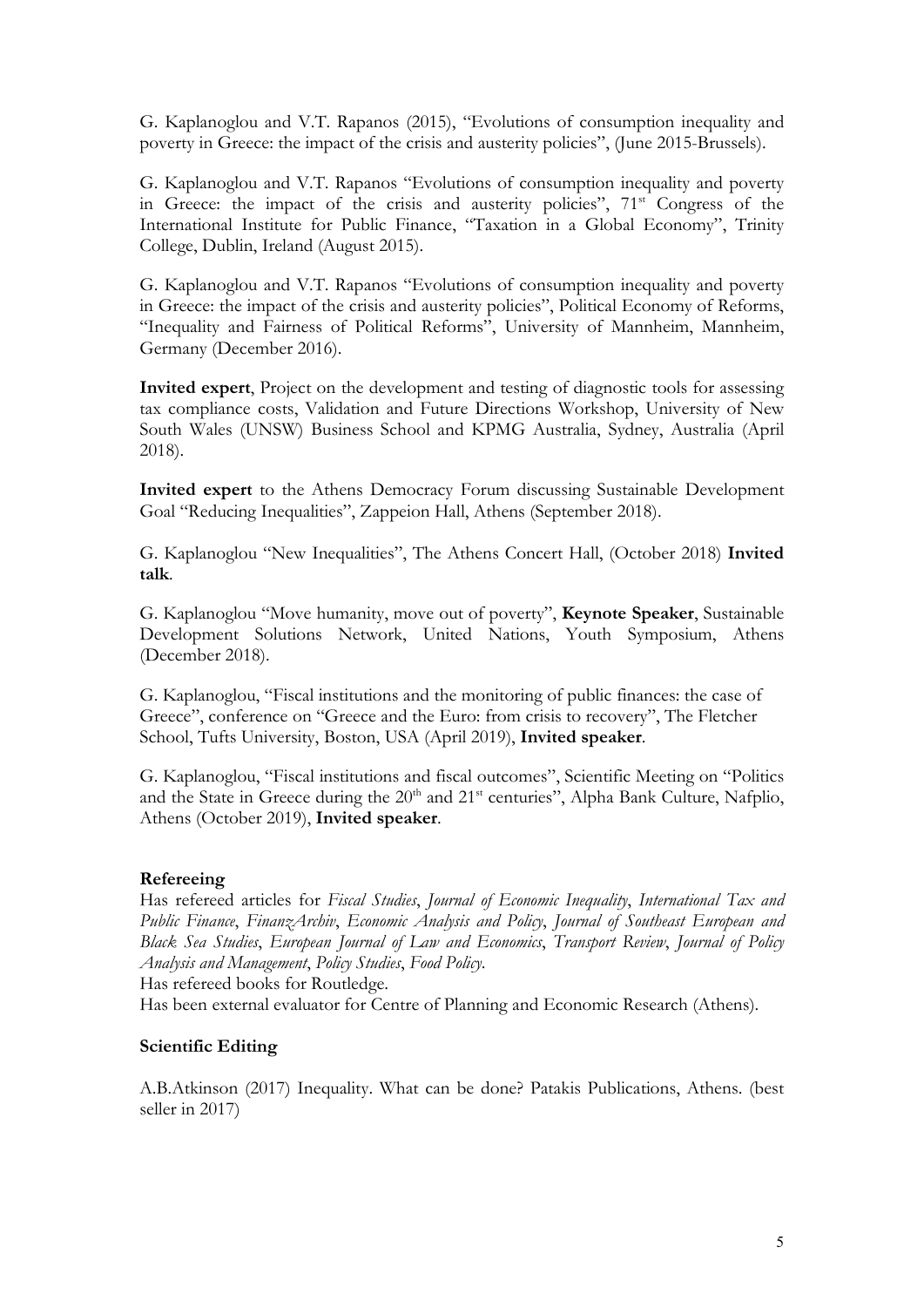#### PUBLICATIONS in reverse chronological order (books, articles and book chapters)

- 1. "Total factor productivity (TFP) and fiscal consolidation: how harmful is austerity?", (with I.Bardakas and I. Bournakis), Economic Modelling (forthcoming).
- 2. "The politics of public finances", (with V T Rapanos), in K. Featherstone and D.A. Sotiropoulos (Eds), "The Oxford Handbook of Modern Greek Politics", Oxford University Press, 2020, pp. 474-488.
- 3. "Trust and power as determinants of tax compliance across 44 nations", (with L. Batrancea et al), Journal of Economic Psychology, 2019, vol. 74.
- 4. "Evolutions of consumption inequality and poverty in Greece: the impact of the crisis and austerity policies", (with V T Rapanos), Review of Income and Wealth, 2018, Vol. 64(1), pp. 105-126.
- 5. "Tax compliance behavior during the crisis: the case of Greek SMEs", (with V T Rapanos and N Daskalakis), European Journal of Law and Economics, 2016, Vol. 42 (3), pp. 405-444.
- 6. "Why do people evade taxes? New experimental evidence from Greece", (with V T Rapanos), Journal of Behavioural and Experimental Economics, 2015, Vol. 56, 21-32.
- 7. "Evolutions of consumption inequality and poverty in Greece: the impact of the crisis and austerity policies", (with  $V T Rapanos$ ), (summary of previous paper), Journal for a Progressive Economy, Special Edition: Annual Forum on Sustainable Growth, 2015, pp. 44-48.
- 8. "Does fairness matter for the success of fiscal consolidation?", (with V T Rapanos and I C Bardakas), Kyklos, 2015, Vol. 68, No. 2, 197-219.
- 9. "Who pays indirect taxes in Greece? From EU entry to the fiscal crisis", Public Finance Review, 2015, Vol 43, No. 2, 529-556.
- 10. "Governance, growth and the recent economic crisis: the case of Greece and Cyprus", (with V T Rapanos), Cyprus Economic Policy Review, 2014, Vol. 8, No. 1, 3-34.
- 11. "Does fairness matter for the success of fiscal consolidation?", (with V T Rapanos and I C Bardakas), summary of previous paper, Journal for a Progressive Economy, Special Edition: Annual Forum on Inequality, 2014, pp. 66-67.
- 12. "Tax and trust: the fiscal crisis in Greece", (with V T Rapanos), South European Society & Politics, 2013, 18(3), pp 283-304. (within the top ten most read articles of the journal in the last five years).
- 13. "Fiscal deficits and the role of fiscal governance: the case of Greece", (with V T Rapanos), Economic Analysis and Policy, 2013, 43(1), pp 5-27.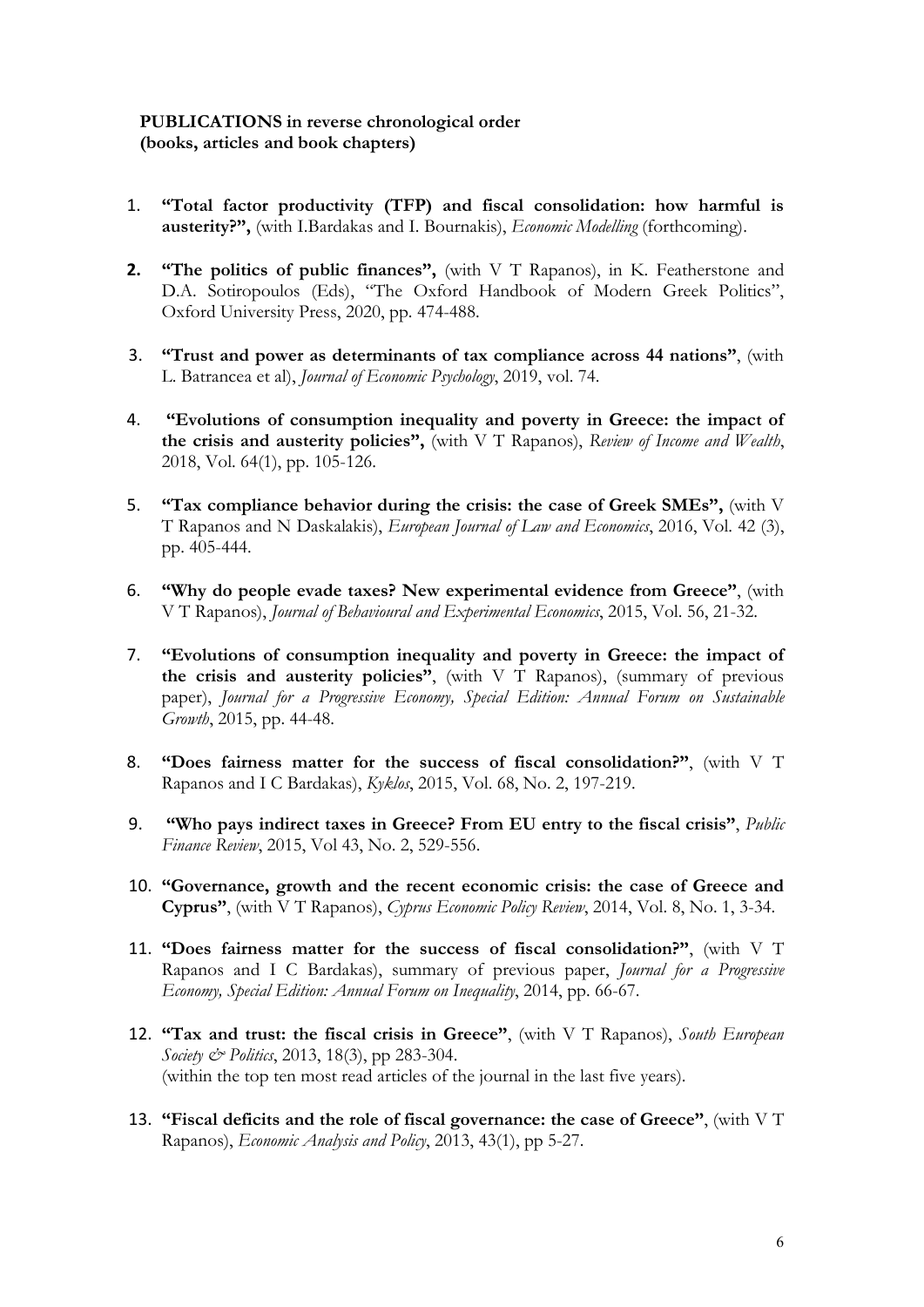- 14. "Independent Fiscal Councils and their potential role in Greece", (with V T Rapanos), Economic Bulletin, 2010, No. 33, Bank of Greece.
- 15. "Horizontal inequity and vertical redistribution with indirect taxes: the Greek case", (with D M Newbery), Fiscal Studies, 2008, 29(2), pp.257-284.
- 16. "Distributional Effects of Personal Income Tax Expenditure Programmes: the Case of Greece", (with I Loizides), *Public Finance*/Finances *Publiques*, 1999/published 2006, Vol. 54, No. 3-4, pp. 231-254.
- 17. "Redistributive Impact of Indirect Tax Reforms: Greece 1988-2002", (with D M Newbery), Fiscal Studies, 2004, 25(2), pp.225-247
- 18. "Household Consumption Patterns, Indirect Tax Structures and the Implications for Indirect Tax Harmonisation: a three country perspective", The Economic and Social Review, 2004, 35(1), pp. 83-107.
- 19. "Indirect Taxation in Greece: Evaluation and Possible Reform", (with D M Newbery), International Tax and Public Finance, 2003, vol. 10, pp. 511-33.
- 20. "The distributional impact of indirect taxes in Greece", (with D M Newbery), Economic Bulletin, 2003, Bank of Greece.
- 21. "Distributional Aspects of Indirect Taxation in Greece: 1988-2002", (with D M Newbery), in Banca d' Italia (eds) Tax Policy, 2003, Banca d' Italia, Italy.
- 22. The Distributional Impact of the Proposed Tax Reform on Greek Households, (with D M Newbery), (monograph) Centre for Planning and Economic Research, Athens.
- 23. "A Microsimulation Analysis of the Distribution of the Indirect Tax Burden Among Greek Households", in L.Mitton, H. Sutherland and M.Weeks (eds), Microsimulation Modelling for Policy Analysis: Challenges and Innovations, 2000, Cambridge University Press, UK.

#### PUBLICATIONS IN GREEK

- 1. Preface to the Greek edition of A.B. Atkinson "Inequality. What can be done?", 2017, Patakis Publications, pp. 11-20.
- 2. "Is it true that Greeks are overtaxed?", 2017, in D. Katsikas, K, Filinis and M. Anastasatou (Eds), "Understanding the Greek Crisis", Crisis Observatory, ELIAMEP, Athens.
- 3. "Inequality and Poverty in Times of Crisis", 2016, Science and Society, Review of Political and Moral Theory, Special Issue on Inequalities, Vol. 34, pp. 109-130.